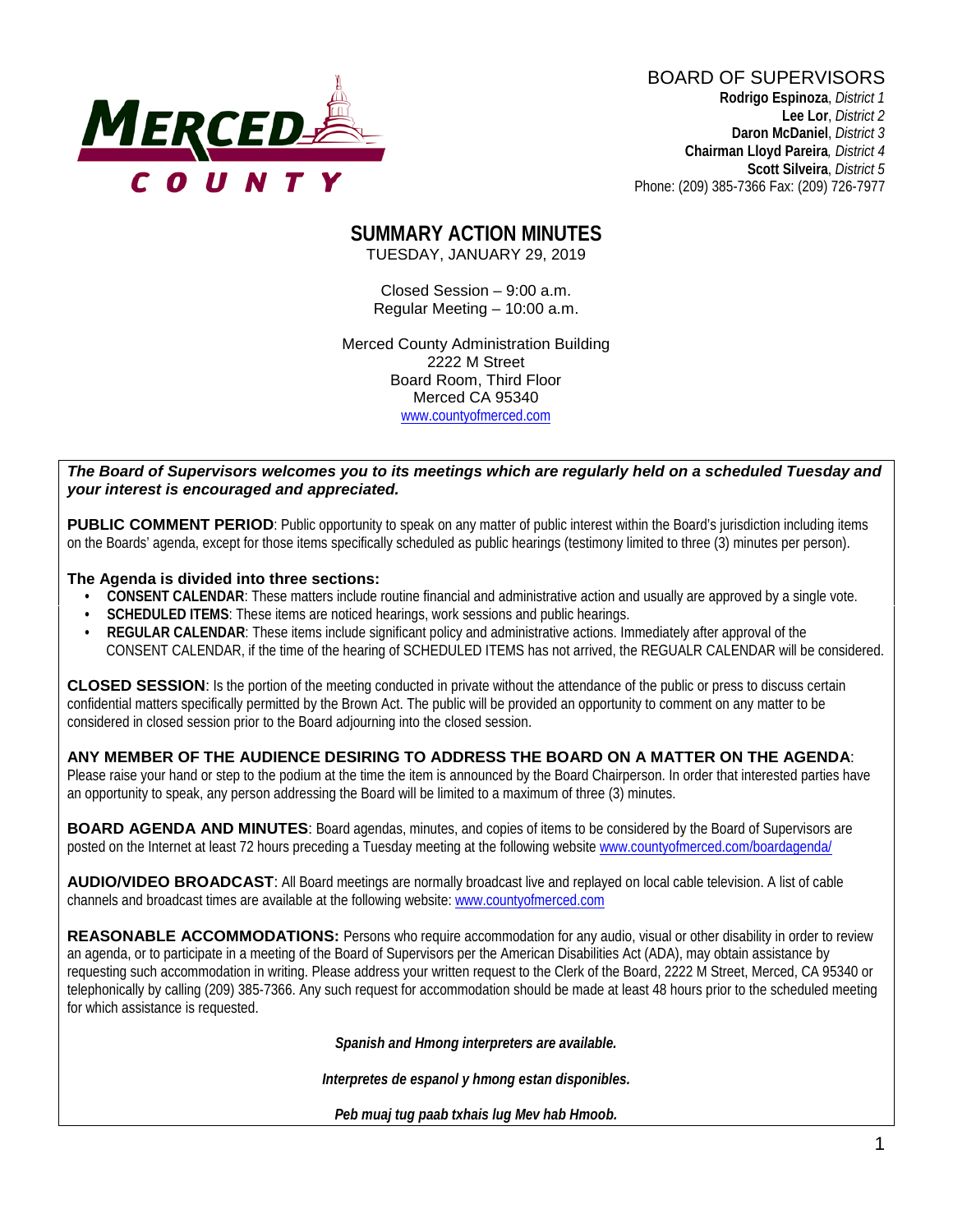#### SCHEDULED ITEMS

### **9:00 A. M. THE PUBLIC IS INVITED TO SPEAK ON ANY ITEM ON THE AGENDA-TESTIMONY IS LIMITED TO THREE MINUTES PER PERSON**

### **CLOSED SESSION - CONFERENCE WITH LEGAL COUNSEL - EXISTING LITIGATION:**

It is the intention of the Board to meet in Closed Session concerning Existing Litigation pursuant to Government Code Section 54956.9(d)(1): Erin Ristine v. County of Merced, Workers Compensation Appeals Board Case Nos. ADJ9010294, ADJ9817538, ADJ4640852, ADJ10063163, ADJ10063378, ADJ9010294, ADJ3240030, and ADJ636213

#### **THE BOARD RECESSED AT 9:02 A.M. AND RECONVENED AT 10:00 A.M. WITH SUPERVISOR ESPINOZA NOT PRESENT, AND THE CHAIRMAN ADVISED STAFF WAS GIVEN DIRECTION**

**GOVERNMENT CODE SECTION 54954.2 COMPLIANCE (LATE AGENDA ITEMS)**

**10:00 A. M. PLEDGE OF ALLEGIANCE/INVOCATION By Jonae Pistoresi, Director of Coffee Break Ministry at Yosemite Church**

> **PUBLIC OPPORTUNITY TO SPEAK ON ANY MATTER OF PUBLIC INTEREST WITHIN THE BOARD'S JURISDICTION INCLUDING ITEMS ON THE BOARD'S AGENDA, EXCEPT FOR THOSE ITEMS SPECIFICALLY SCHEDULED AS PUBLIC HEARINGS (TESTIMONY LIMITED TO THREE MINUTES PER PERSON)**

*REVIEW BOARD ORDER – SEE PAGE 10*

## **APPROVAL OF CONSENT AGENDA CALENDAR (ITEMS #1 - 13)**

#### **SCHEDULED ITEM/PUBLIC HEARING:**

#### **PUBLIC WORKS - SECOND READING - PROPOSED ORDINANCE**

Conduct Second Reading of a proposed ordinance amending the refuse service fees, which increases refuse service fees by 4.27% for County Solid Waste Franchise Areas 1 through 5 in unincorporated areas of Merced County north of Highway 140 (Amends Ordinance No. 1957 and Chapter 5.90 of the Merced County Code).

#### **RECOMMENDATION:**

1) Conduct a second reading of a proposed ordinance amending the refuse service fees, which increases refuse service fees by 4.27% for County Solid Waste Franchise Areas 1 through 5 in unincorporated areas of Merced County north of Highway 140; 2) Waive further reading of the proposed Ordinance; and, 3) Adopt the Ordinance (Amends Ordinance No. 1957 and Chapter 5.90 of the Merced County Code).

## *REVIEW BOARD ORDER- SEE PAGE 10 AND 11*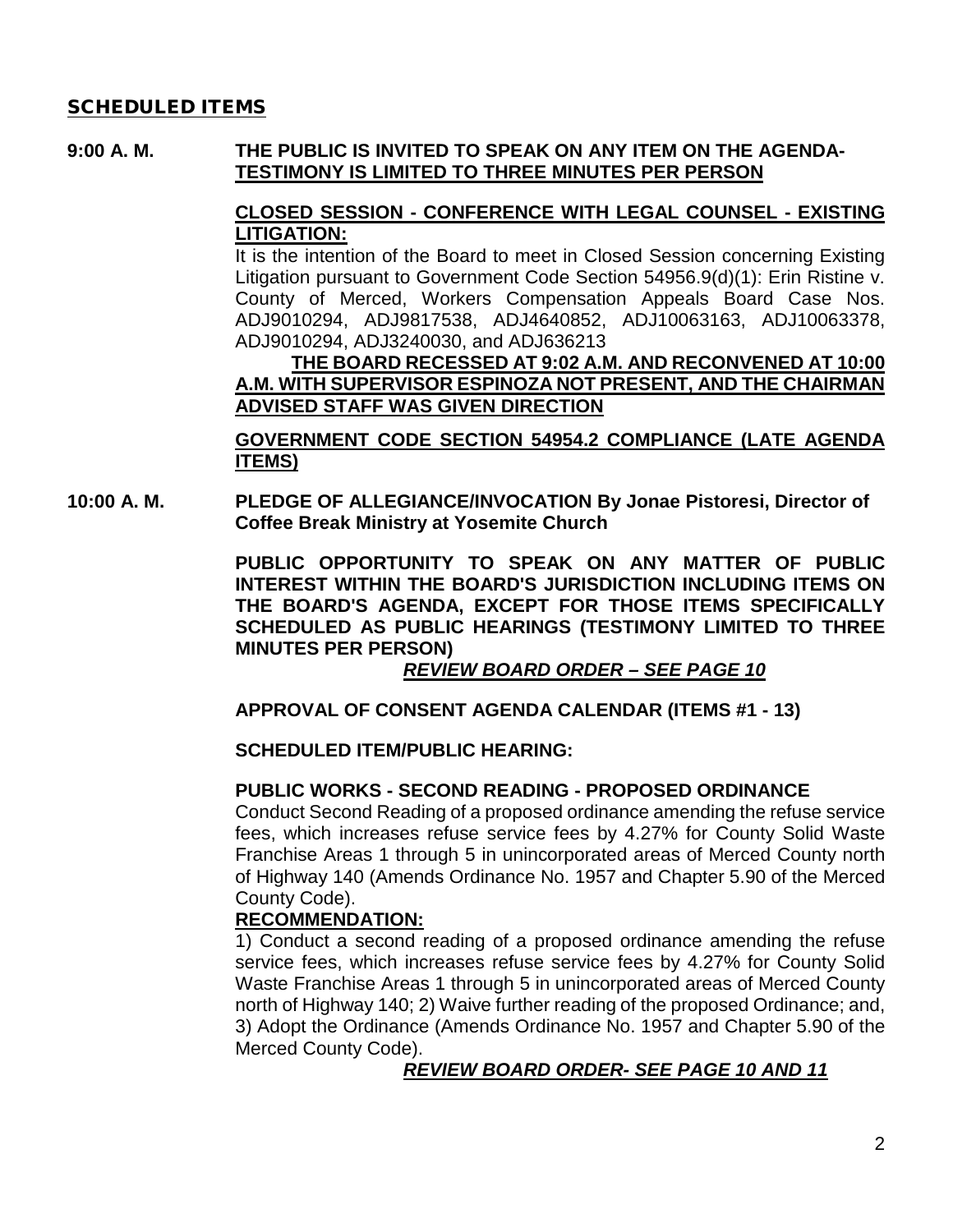## **PUBLIC WORKS - PUBLIC HEARING**

To consider General Vacation of Fields Road in the Snelling Area and adopt the Resolution.

## **RECOMMENDATION:**

1) Open Public Hearing and receive public comments; 2) Close Public Hearing; 3) Adopt the Resolution authorizing the General Vacation of Fields Road, from Olsen Road to La Grange Road (roughly 2.3 miles), in the Snelling area, which the Community and Economic Development Department has determined is exempt from CEQA under section 15301, subdivision (c), of the CEQA guidelines; and, 4) Direct the Clerk of the Board to record the Resolution.

## *REVIEW BOARD ORDER – SEE PAGE 11*

### **REPORTS/BOARD DIRECTION**

County Executive Officer, County Counsel, Board of Supervisors Members

## CONSENT CALENDAR (Items # 1-13) **APPROVED AS RECOMMENDED AYES: 2, 3 , 4, 5 NOT PRESENT: 1**

### Public Works

1. Approve and authorize the Chairman to sign Amendment Contract No. 2005007 with Mark Thomas & Company for additional design services on Segment 3 of the Campus Parkway related to Bear Creek bridge foundation redesign.

### Health

2. Approve and authorize the Chairman to sign Amendment Contract No. 2018018 with Intrepid Ascent for Public Health Clinic and EMS Department Electronic System implementation or upgrade.

#### Community and Economic Development

3. Approve and authorize the Chairman to sign Amendment Contract No. 2013260 with LRC Engineering, LLC for lease agreement for property at Castle Commerce Center, increasing leasehold from 91.5 acres to 105 acres and increasing monthly rent by \$5,313.47. (4/5 Vote Required)

#### Workforce Investment

4. Accept Modification 5 to Subgrant K9110025 (Amendment Contract No. 2018218) with State of California Employment Development Dept. incorporating National Dislocated Worker Grant (NDWG) funds for the 2018 Opioid Crisis project in grant code 1139; and approve the related budget transfer. (4/5 Vote Required)

#### Probation

- 5. Approve Budget Transfer in the amount of \$8,600 to cover costs of accrued sales tax for Metrasens detection system funded by AB 109. (4/5 Vote Required)
- 6. Approve and authorize Amendment Contract No. 2017243 with Merced County Rescue Mission for Transitional Housing services for Probation clients.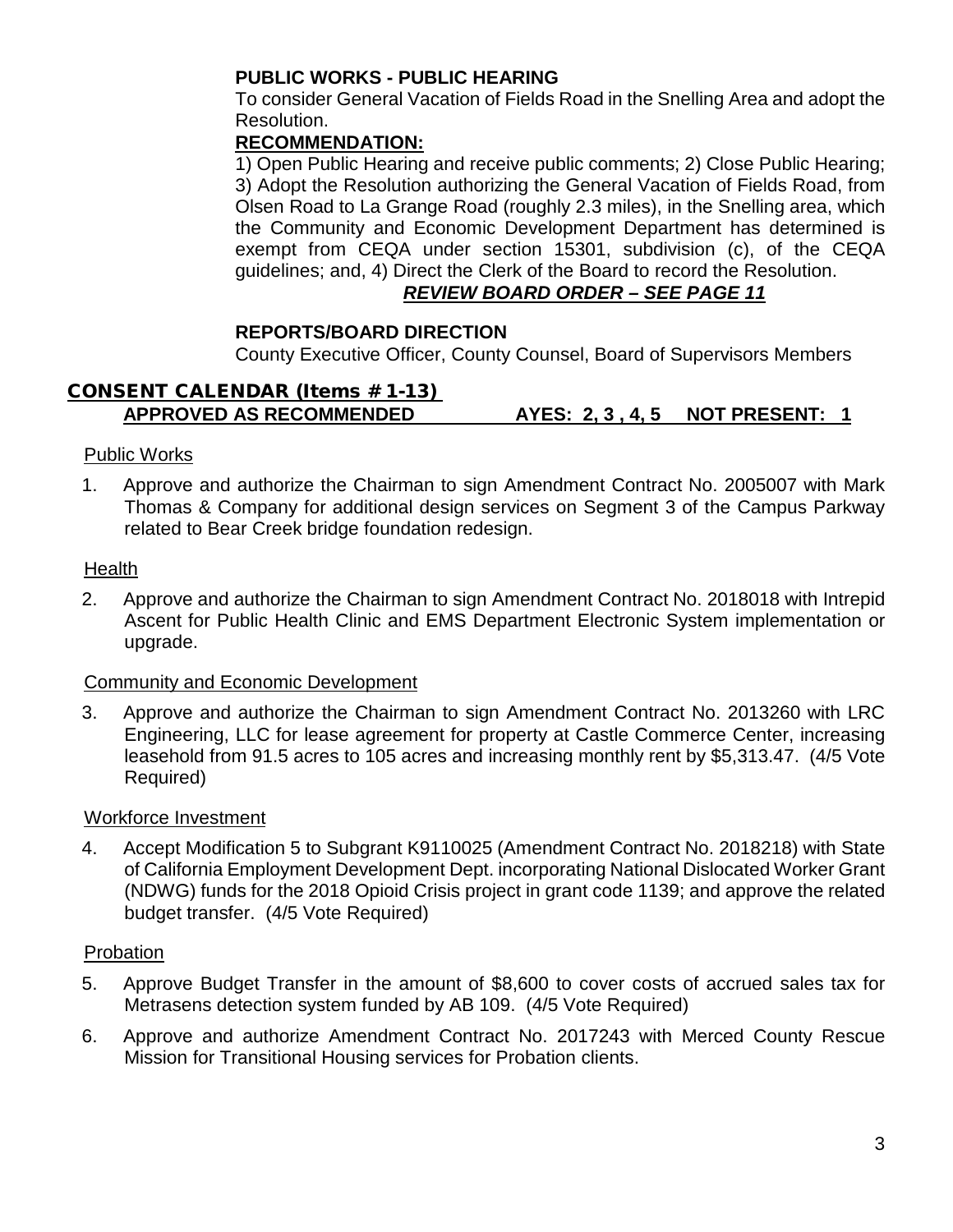## Fire

7. Approve and authorize the Chairman to sign Amendment Contract No. 2017096 with Aptim Environmental & Infrastructure, Inc. for disaster recovery consulting services.

## **Executive Office**

- 8. Approve travel request received from Auditor, Human Resources and Administrative Services as recommended by Executive Office.
- 9. Act on Claims for Damages submitted by Jonny Taylor Espinoza, Luis Navarro, Emily Anderson and Milman Barnes as recommended by Risk Management and County Counsel.

## Board Recognition

- 10. Authorize Certificates of Recognition to various individuals from Hilmar High School for winning the 2018 State Football Championship for Division 6 AA.
- 11. Authorize Certificates of Recognition to various individuals from Stone Ridge Christian High School for winning the Nor-Cal Division 6 Volleyball Championship.
- 12. Authorize Proclamation for "School Choice Week" for the week of January 20-26, 2019 in Merced County.
- 13. Authorize Proclamation for "National Slavery and Human Trafficking Prevention Month" for the month of January 2019 in Merced County.

# REGULAR CALENDAR

## BOARD ACTION

## PUBLIC WORKS

14. 1) Consider the proposed Mitigated Negative Declaration for the Quinley Avenue over Black Rascal Creek Bridge Replacement Project and comments received during the public review process and find that there is no substantial evidence that the project will have a significant effect on the environment; and 2) Adopt the Mitigated Negative Declaration and Mitigation Monitoring Reporting Program.

# **APPROVED AS RECOMMENDED AYES: 2, 3, 4, 5 NOT PRESENT: 1**

15. 1) Authorize the Dept. of Public Works to circulate a Request for Qualifications (RFQ) to qualified consultants to provide biological monitoring services for County Projects; and 2) Authorize Public Works to review and rank the statements of qualifications as well as negotiate a retainer contract to be submitted to the Board for consideration upon review by Counsel and Risk Management.

# **APPROVED AS RECOMMENDED AYES: 2, 3, 4, 5 NOT PRESENT: 1**

16. 1) Authorize Public Works to advertise and conduct the Public Bid Openings for Job Order Contracts JOC-008, JOC-009, JOC-010, and JOC-011, all of which carry minimum values of \$25,000 and maximum values of \$1,500,000, for the completion of Board approved Capital Improvement Projects; 2) Authorize the Director of Public Works to award the Job Order Contracts to the lowest responsible bidders; 3) Authorize the Chairman to execute the Job Order Contracts after final negotiation of the Contract terms and conditions and following review by County Counsel and Risk Management; and 4) Direct Public Works to return to the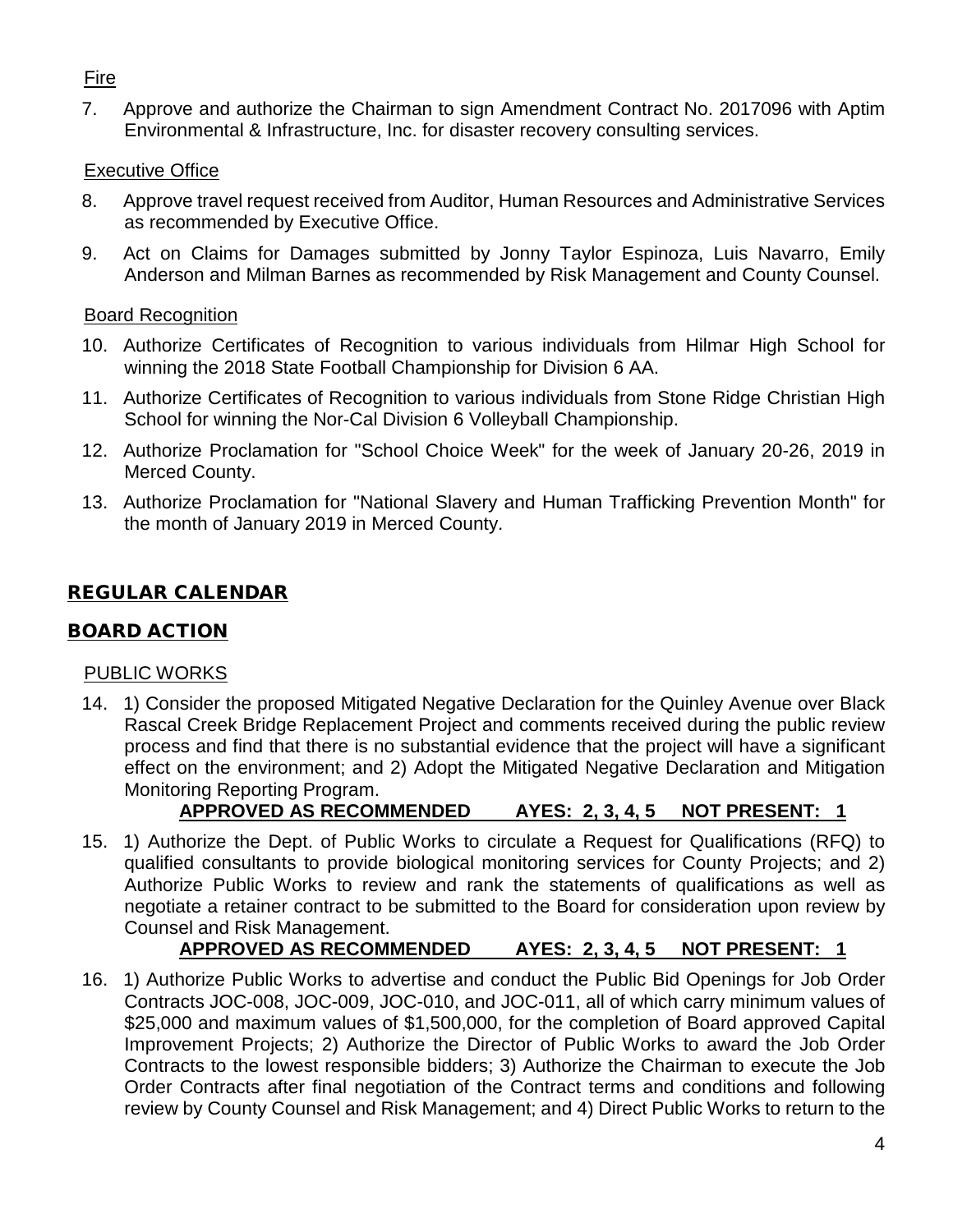Board with an information item describing all actions taken.

### **AUTHORIZED CONTRACT NO. 2019017 (JOC-008), CONTRACT NO. 2019018 (JOC-009), CONTRACT NO. 2019019 (JOC-010), AND CONTRACT NO. 2019020 (JOC-011) AS RECOMMENDED AYES: 2, 3, 4, 5 NOT PRESENT: 1**

17. Contract with Marvin A. Meyers and Patricia A. Meyers, Trustees of the Marvin and Patricia Meyers Living Trust (Bank), for acquisition of four species credits of Swainson's hawk at a cost of \$46,000 for the Dickenson Ferry Road over Bear Creek Bridge Replacement Project; 2) Authorize the Director of Public Works, or his designee, to execute the subject contract. **AUTHORIZED CONTRACT NO. 2019021 AS RECOMMENDED AYES: 2, 3, 4, 5 NOT PRESENT: 1**

## AG. COMMISSIONER

18. Contract with California Dept. of Parks and Recreation/Division of Boating and Waterways for floating aquatic vegetation control; and adopt the resolution.

### **AUTHORIZED CONTRACT NO. 2019022 AND ADOPTED RESOLUITON NO. 2019- 05 AS RECOMMENDED AYES: 2, 3, 4, 5 NOT PRESENT: 1**

## HEALTH

- 19. Approve the no-cost Memorandum of Understanding with Madera County Public Health Dept. to provide utilization review services for physical and occupational therapy. **AUTHORIZED CONTRACT NO. 2019023 AS RECOMMENDED AYES: 2, 3, 4, 5 NOT PRESENT: 1**
- 20. Contract with Robert Dimand, M.D. to provide Physician Services for the California Children's Services Program.

## **AUTHORIZED CONTRACT NO. 2019024 AS RECOMMENDED AYES: 2, 3, 4, 5 NOT PRESENT: 1**

21. Contract with Lifeline Community Development Corp. for Promotion of Healthy Food & Physical Activity.

### **AUTHORIZED CONTRACT NO. 2019025 AS RECOMMENDED AYES: 2, 3, 4, 5 NOT PRESENT: 1**

22. Ratify the contract with Kenneth D. Bird, M.D. to serve as Interim Health Officer beginning December 24, 2018 through June 30, 2020; and approve the related budget transfer. **AUTHORIZED CONTRACT NO. 2019026 AS RECOMMENDED AYES: 2, 3, 4, 5 NOT PRESENT: 1**

## BEHAVIORAL HEALTH AND RECOVERY SERVICES

23. 1) Adopt the resolution authorizing the submission to the Mental Health Services Oversight and Accountability Commission the Fiscal Year 2018-2019 Mental Health Services Act Annual Update, including all comments and any updates from the November 6, 2018 Behavioral Health Board Public Hearing; 2) Authorize the Auditor-Controller to sign the necessary documents in this Annual Update certifying fiscal accountability of the Mental Health Services Act Program; 3) Authorize the Director of Behavioral Health and Recovery Services to sign all necessary documents for submission; 4) Approve the following departmental personnel actions: Add 1 Mental Health Clinician I/II, Budget Unit 41500/41513, Class 5731/5732, Range 73.4/77.4, and Add 1 Mental Health Clinician I/II, Budget Unit 41517, Class 5731/5732, Range 73.4/77.4; 5) Approve amendments to the Position Allocation Resolution; and 6) Approve the related budget transfer. (4/5 Vote Required)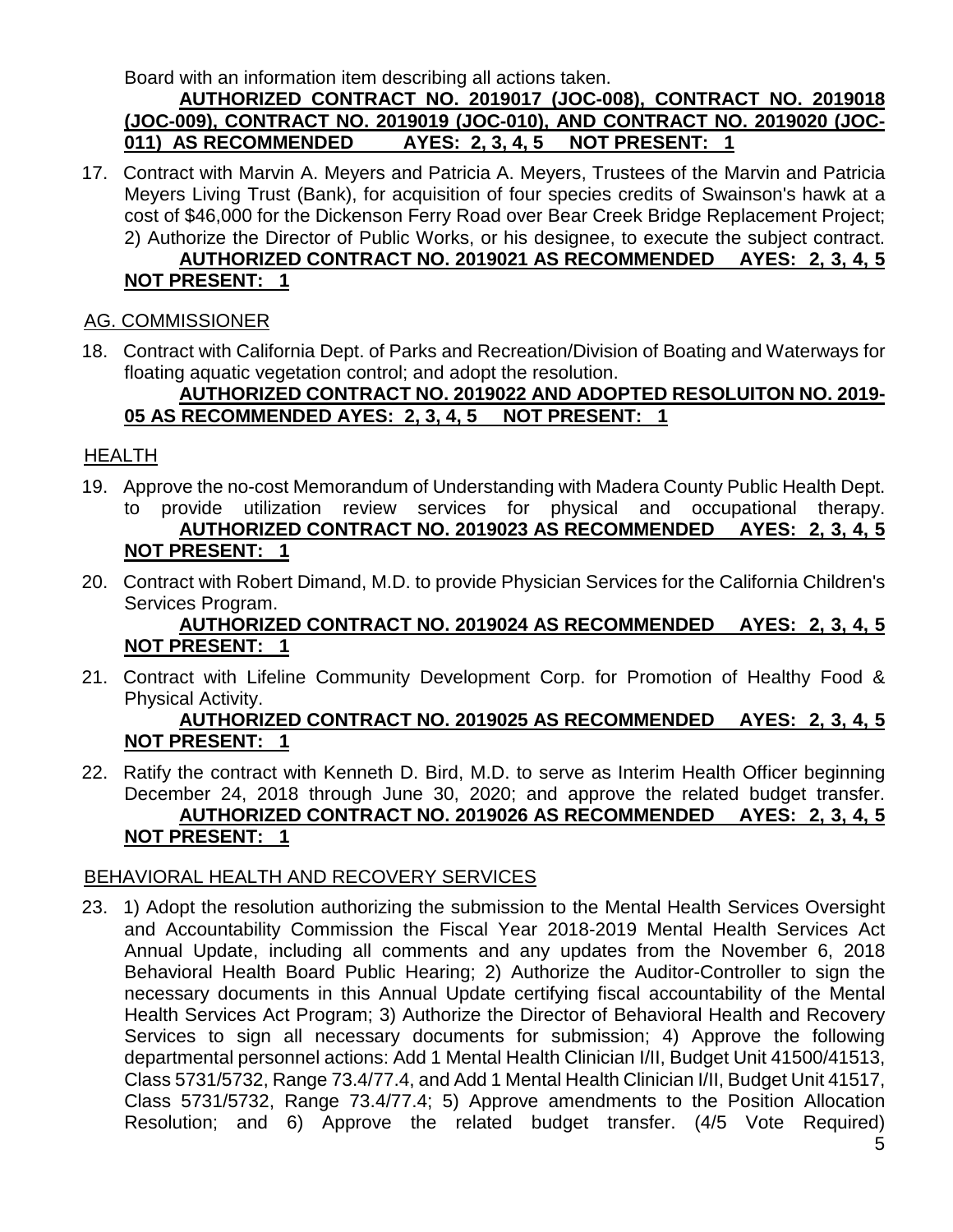### **ADPOPTED RESOLUTION NO. 2019-06 AND RESOLUTION NO. 2019- 07/POSITION ALLOCATION AS RECOMMENDED AYES: 2, 3, 4, 5 NOT PRESENT: 1**

24. Authorize Administrative Services on behalf of Behavioral Health and Recovery Services to develop and release a Request for Proposal to secure qualified vendors to provide Prevention and Early Intervention services to the County, select the most responsive bidders, to negotiate agreements; and return to the Board for final agreement.

# **APPROVED AS RECOMMENDED AYES: 2, 3, 4, 5 NOT PRESENT: 1**

25. Retroactively approve Interdepartmental Agreement with Human Services Agency/Area Agency on Aging for Older Adult System of Care Services.

## **AUTHORIZED CONTRACT NO. 2016027 AS RECOMMENDED AYES: 2, 3, 4, 5 NOT PRESENT: 1**

## HUMAN SERVICES AGENCY

26. Authorize Human Services Agency on behalf of Area Adults and Aged Services to donate three Vehicles to Merced County Rescue Mission.

# **APPROVED AS RECOMMENDED AYES: 2, 3, 4, 5 NOT PRESENT: 1**

27. Authorize the Chairman to sign the Medi-Cal Certificate of Compliance to apply and qualify for the current fiscal year subvention funds for Veterans Services.

## **APPROVED AS RECOMMENDED AYES: 2, 3, 4, 5 NOT PRESENT: 1**

28. Authorize the Chairman to sign the Subvention Certificate of Compliance to apply and qualify for the current fiscal year subvention funds for Veteran Services.

## **APPROVED AS RECOMMENDED AYES: 2, 3, 4, 5 NOT PRESENT: 1**

29. Authorize Administrative Services in conjunction with Human Services Agency, to prepare and release a Request for Proposal for Child and Family meeting services, to select the most responsive provider for such services, and negotiate an agreement; and return to the Board with the negotiated agreement upon review by County Counsel.

## **APPROVED AS RECOMMENDED AYES: 2, 3, 4, 5 NOT PRESENT: 1**

## COMMUNITY AND ECONOMIC DEVELOPMENT

30. Authorize Administrative Services in conjunction with Community and Economic Development (CED), to prepare and release a request for proposal (RFP) for housing program consulting services covering grant writing, administration, and implementation; and authorize CED to select the most qualified firm to fulfill the requirements outlined in the RFP; and return to the Board for contract award and approval.

## **APPROVED AS RECOMMENDED AYES: 2, 3, 4, 5 NOT PRESENT: 1**

31. Reappoint Jeff Bergeron as the Eastern White Area Representative and Rick Drayer as the alternate to the Merced Subbasin Groundwater Sustainability Agency governing board for a four-year term.

## **PULLED – NO ACTION TAKEN**

## WORKFORCE INVESTMENT

32. Authorize Administrative Services in conjunction with Workforce Investment, to prepare and release a Request for Proposal (RFP) for third party monitoring, to select the most responsive provider, and negotiate an agreement; and return to the Board with a prepared agreement,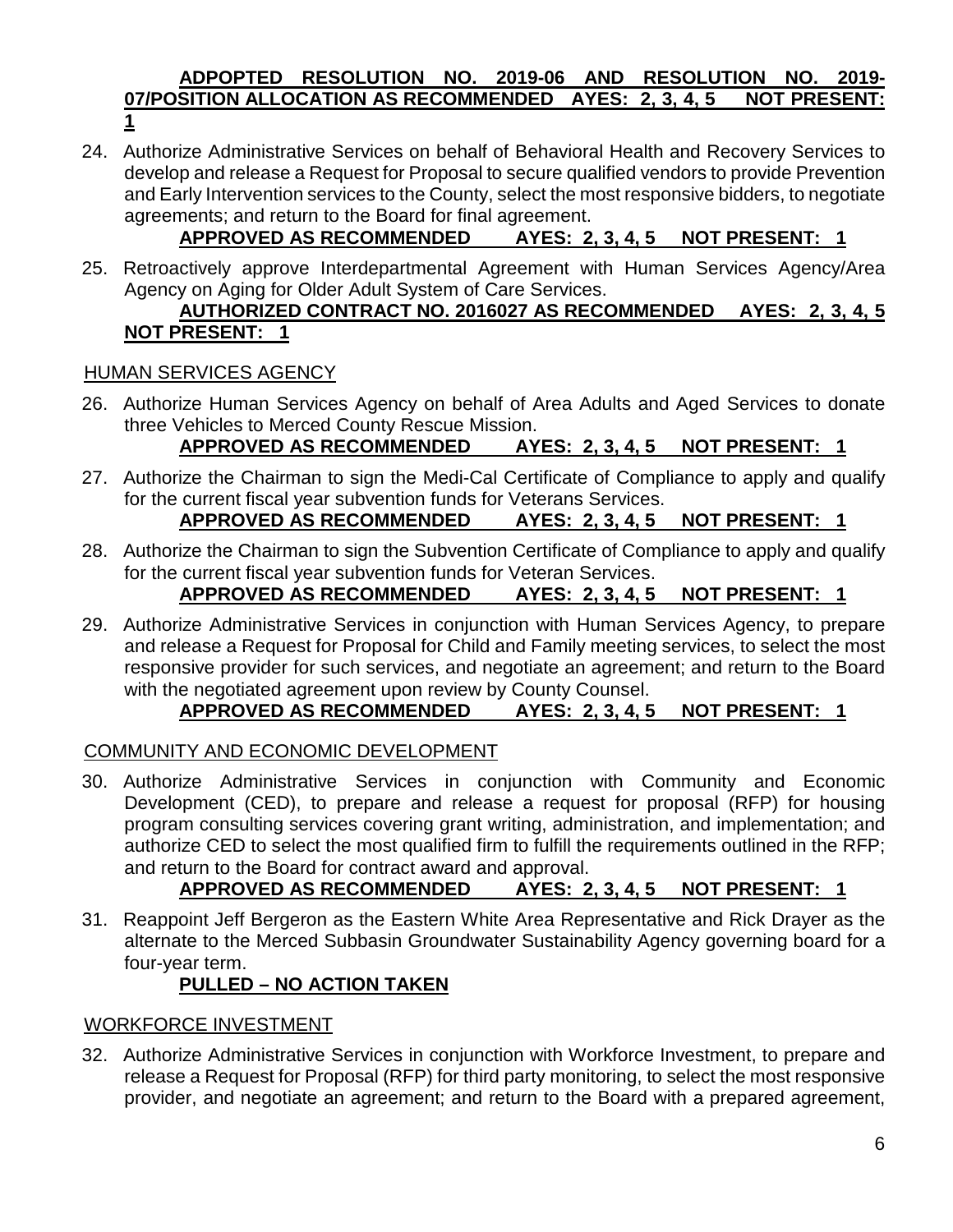upon review by County Counsel and Risk Management for final approval. **APPROVED AS RECOMMENDED AYES: 2, 3, 4, 5 NOT PRESENT: 1**

33. Contract with California Central Valley Economic Development Corp. to provide high-level business engagement in the region.

## **AUTHORIZED CONTRACT NO. 2019028 AS RECOMMENDED AYES: 2, 3, 4, 5 NOT PRESENT: 1**

## **ELECTIONS**

34. Contract with Secretary of State for reimbursement of costs related to HAVA Cyber security and infrastructure related to VoteCal.

## **AUTHORIZED CONTRACT NO. 2019015 AS RECOMMENDED AYES: 2, 3, 4, 5 NOT PRESENT: 1**

## TREASURER/TAX COLLECTOR

35. Accept the 2019 Investment Policy, with no revisions; and accept the 2019 Treasury Oversight Committee Directive, with no revisions.

## **APPROVED AS RECOMMENDED AYES: 2, 3, 4, 5 NOT PRESENT: 1**

## PROBATION

36. Authorize Administrative Services in conjunction with Probation, to prepare and release a Request for Proposal (RFP) for securing the services of a qualified contractor to provide a Jail Re-Entry Program to incarcerated adult clients and return to the Board for contract approval.

## **APPROVED AS RECOMMENDED AYES: 2, 3, 4, 5 NOT PRESENT: 1**

#### 37. Contract with BECK Institute for Cognitive Behavior Therapy Workshop. **AUTHORIZED CONTRACT NO. 2019029 AS RECOMMENDED AYES: 2, 3, 4, 5 NOT PRESENT: 1**

## **SHERIFF**

38. Authorize Administrative Services in conjunction with the Sheriff's Office, to initiate the Request for Proposal (RFP) for Jail Ministry Services at the Sheriff's Office; and select the most responsive respondent and return to the Board for contract approval.

## **APPROVED AS RECOMMENDED AYES: 2, 3, 4, 5 NOT PRESENT: 1**

39. Approve the following Departmental Personnel actions; Change two Correctional Sergeant/Correctional Senior Sergeant (Pos. 7, 17), Budget Unit 23000, Class 2336/7518, Range 73.5/74.5 to Sheriff Sergeant/Sheriff Senior Sergeant, Class 6913/7517, Range 76.5/77.5; and approve the amendment to the Position Allocation Resolution 06-120/A. **ADOPTED RESOLUTION NO. 2019-08 AS RECOMMENDED AYES: 2, 3, 4, 5 NOT PRESENT: 1**

#### HUMAN RESOURCES

40. Approve the amendments to the Salary Allocation Resolution 06-120 and amendments to Human Resources Rules and Regulations Resolution 2007-22 to designate the Deputy County Librarian position to at-will; and allocate one Extra Help Special Projects Coordinator, class 0468, paid up to \$40.00/hr., to Budget Unit 10100, and approve amendments to the Position Allocation Resolution 06-120/A.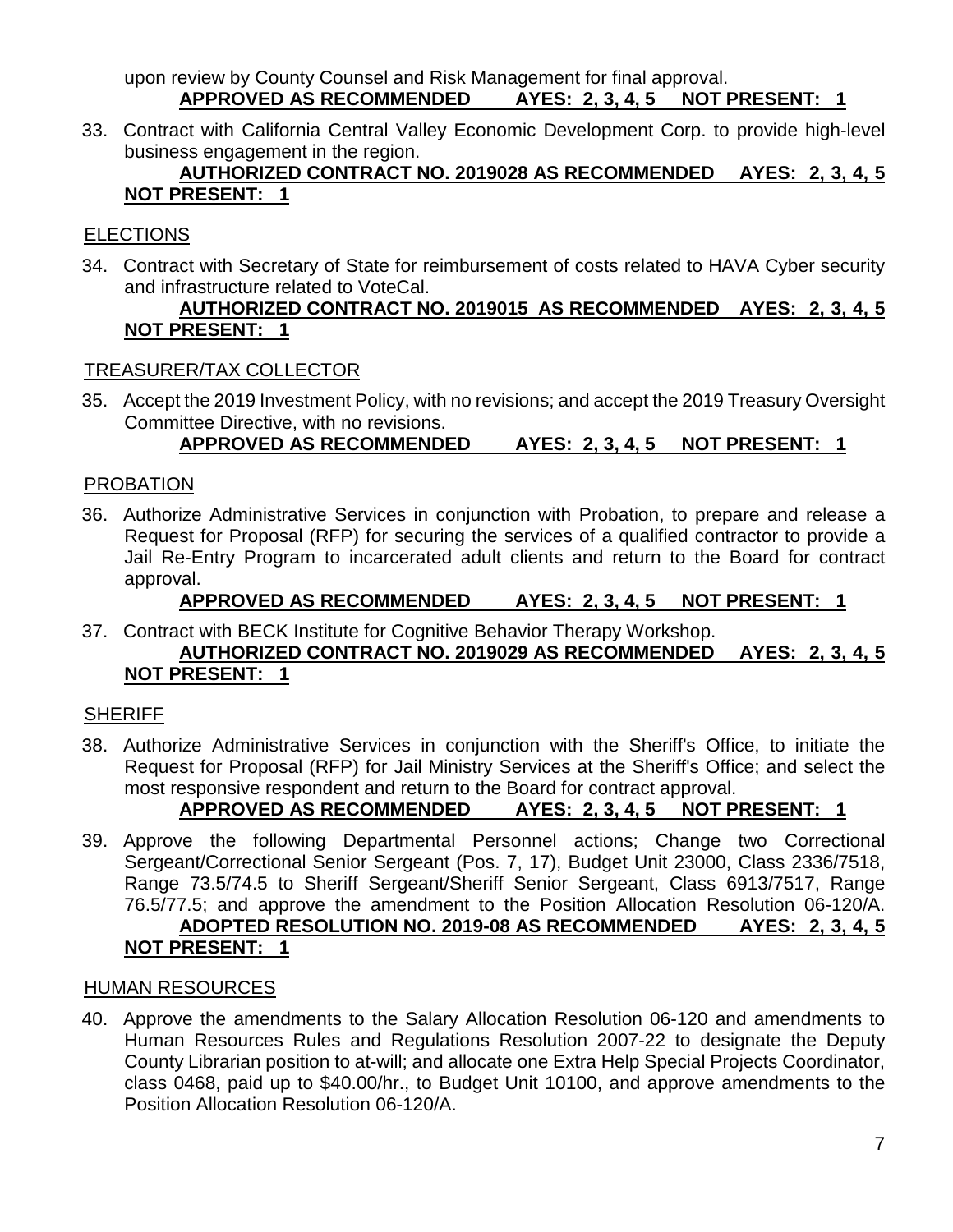#### **ADOPTED RESOLUTION NO. 2019-09/SALARY, RESOLUTION NO. 2019- 010/POSITION AND RESOLUTION NO. 2019-011/RULES & REGS. AS RECOMMENDED AYES: 2, 3, 4, 5 NOT PRESENT: 1**

## EXECUTIVE OFFICE

- 41. 1) Decline the option to extend Contract No. 2016201 with George Hills Company for two additional one year periods and let the current contract expire on 9/30/2019; 2) Authorize Administrative Services in conjunction with Risk Management, to prepare and release a Request for Proposal (RFP) for General and Auto Liability claims Third Party Administrator services; and 3) Based on the results of the RFP, authorize staff to select the most responsive provider for such services, negotiate an agreement, and return to the Board for contract approval.
- 42. Reappoint David A. Robinson as the County Agricultural Commissioner/Sealer of Weights & Measures for a four-year term effective February 18, 2019.

## **APPROVED AS RECOMMENDED AYES: 2, 3, 4, 5 NOT PRESENT: 1**

43. Contract with Merced County Community Action Agency for navigation center services; and approve the related budget transfer. (4/5 Vote Required)

#### **AUTHORIZED CONTRACT NO. 2019030 MODIFIED RECOMMENDATION AYES: 2, 3, 4, 5 NOT PRESENT: 1** *REVIEW BOARD ORDER – SEE PAGE 11*

44. Authorize the submission of the Opt-In letter to the State of California with the intent to enter into an Outreach Agreement as set forth by the California Complete Count Census 2020 Office, and authorize the Chairman to sign all necessary documents; and adopt the Resolution authorizing the Opt-in letter.

### **ADOPTED RESOLUTION NO. 2019-12 AS RECOMMENDED AYES: 2, 3, 4, 5 NOT PRESENT: 1**

#### BOARD OF SUPERVISORS

45. 1) Accept recommendations from Winton School District, Le Grand Union High School District, Planada Elementary School District, Merced County Office of Education, Country Club Water District, Turner Island Water District, Celeste Water District, South Dos Palos Water District, Laguna Water District, Gustine Drainage District and Countywide Oversight Board as submitted with no amendments required, and authorize notification to the agencies of action taken. 2) Direct the Clerk of the Board to notify the Enforcement Division of the California FPPC those agencies who did not respond to the Biennial Review request or submit required COI amendments.

## **APPROVED AS RECOMMENDED AYES: 2, 3, 4, 5 NOT PRESENT: 1**

#### BOARD APPOINTMENTS

46. Reappoint Eldred Pires, Larry Amarante, and Paul Lopes to serve as members of the Gustine Drainage District, until December 2, 2022.

## **APPROVED AS RECOMMENDED AYES: 2, 3, 4, 5 NOT PRESENT: 1**

47. Appoint Rosa Nunez as a Consumer-BOS Representative to serve on the Merced County Collaborative for Children and Families, until June 30, 2020.

**APPROVED AS RECOMMENDED AYES: 2, 3, 4, 5 NOT PRESENT: 1**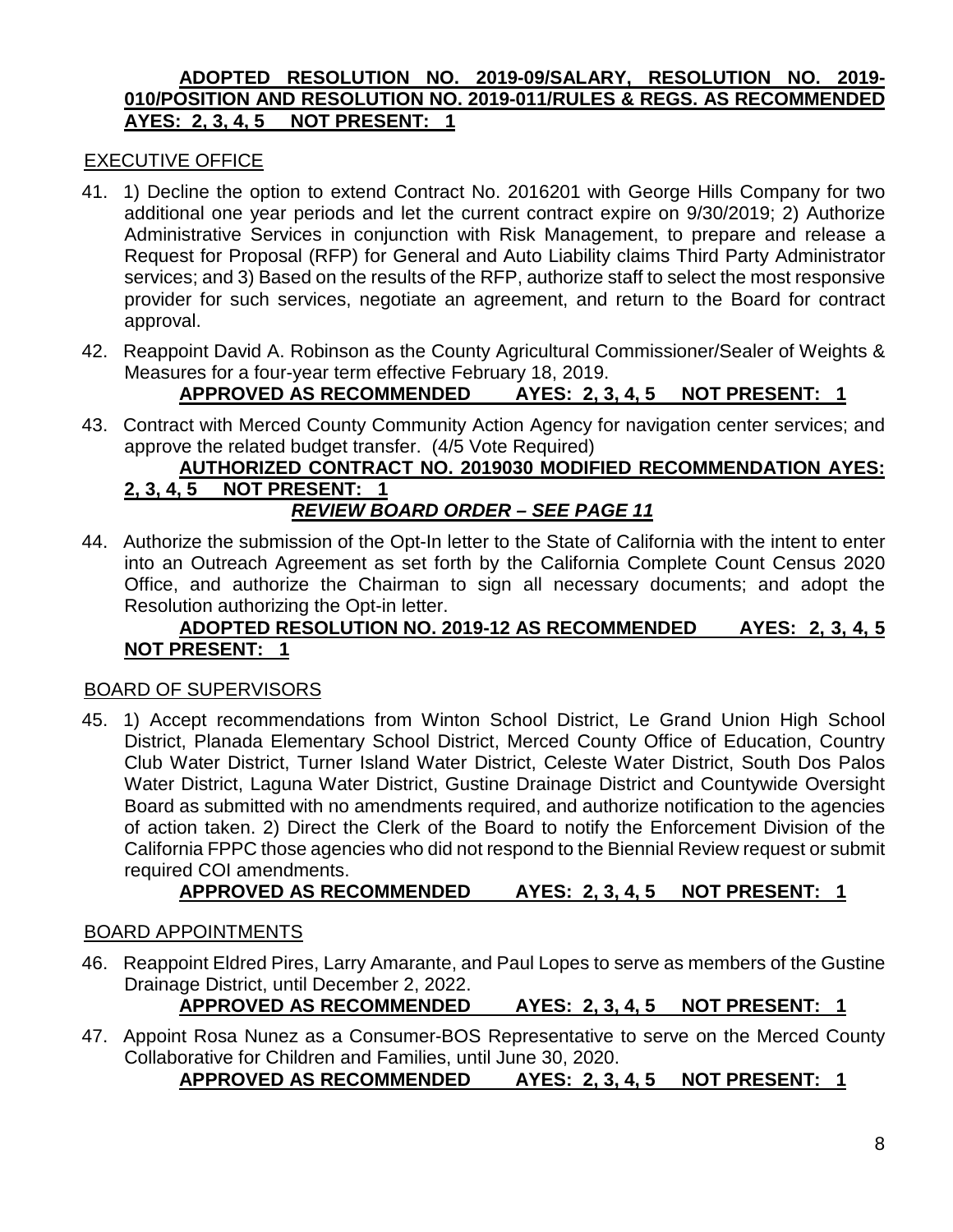48. Reappoint James Pacheco to serve as a member of the Le Grand Municipal Advisory Council, until December 7, 2020.

## **APPROVED AS RECOMMENDED AYES: 2, 3, 4, 5 NOT PRESENT: 1**

49. Appoint Guadalupe Barriga to serve as a member of the Planada Municipal Advisory Council, filling an unexpired term until March 31, 2021 and appoint Samuel Arellano to serve, filling an unexpired term until March 31, 2019.

## **APPROVED AS RECOMMENDED AYES: 2, 3, 4, 5 NOT PRESENT: 1**

- 50. Appoint Baby "Veia" Hensley to serve as a member of the Library Advisory Commission, representing District 1, until August 31, 2021 and appoint Zachery D. Ramos, representing District 4 until August 31, 2019. **APPROVED AS RECOMMENDED AYES: 2, 3, 4, 5 NOT PRESENT: 1**
- 51. Appoint John Chavez to serve as a member of the Plainsburg Cemetery District until July 20, 2022 and reappoint Kenneth Mc Pherson and Warren Brown to serve until July 20, 2022. **APPROVED AS RECOMMENDED AYES: 2, 3, 4, 5 NOT PRESENT: 1**

## BOARD INFORMATION & POSSIBLE ACTION **ACCEPTED AND PLACED ON FILE AYES: 2, 3, 4, 5 NOT PRESENT: 1**

- 52. Public Works re: Contract No. 300-1221 for On-Call Paving Equipment and Labor Services was awarded to George Reed, Inc., Modesto, CA in the amount of \$5,000,000. **CONTRACT NO. 2019031**
- 53. Elections Dept. re: Statement of Vote with the Certified Election Results for the Amsterdam Water District Formation Election held on December 4, 2018.
- 54. Mosquito Abatement District re: General Managers Report for October 16 November 20, 2018 and November 20 - December 18, 2018.
- 55. Fish and Game Commission re: Notice of Change of Date and Announcement of Location of Adoption Hearing for Section 27.65, Filleting of California Sheephead on Vessels and Section 29.06, Recreational Take of Purple Sea Urchin.
- 56. Fish and Game Commission re: Notice of Proposed Regulatory Action relative to amending sections 362, 364, 364.1 and 708.6, Title 14, California Code of Regulations, relating to mammal hunting regulations for the 2019-2020 season, which was published in the California Regulatory Notice Register on January 11, 2019.
- 57. Fish and Game Commission re: Notice of Proposed Regulatory action relative to amending Section 354, Title 14, California Code of Regulations, relating to archery equipment and crossbow regulations, which was published in the California Regulatory Notice Register on January 11, 2019.

## **THE BOARD RECESSED TO MEET AS THE MERCED COUNTY DELTA-MENDOTA GROUNDWATER SUSTAINABILITY AGENCY AND RECONVENED TO MEET AS A BOARD OF SUPERVISORS**

## **THE BOARD ADJOURNED THE MEETING AT 10:42 A.M. UNTIL TUESDAY, FEBRUARY 5, 2019, AT 10:00 A.M.**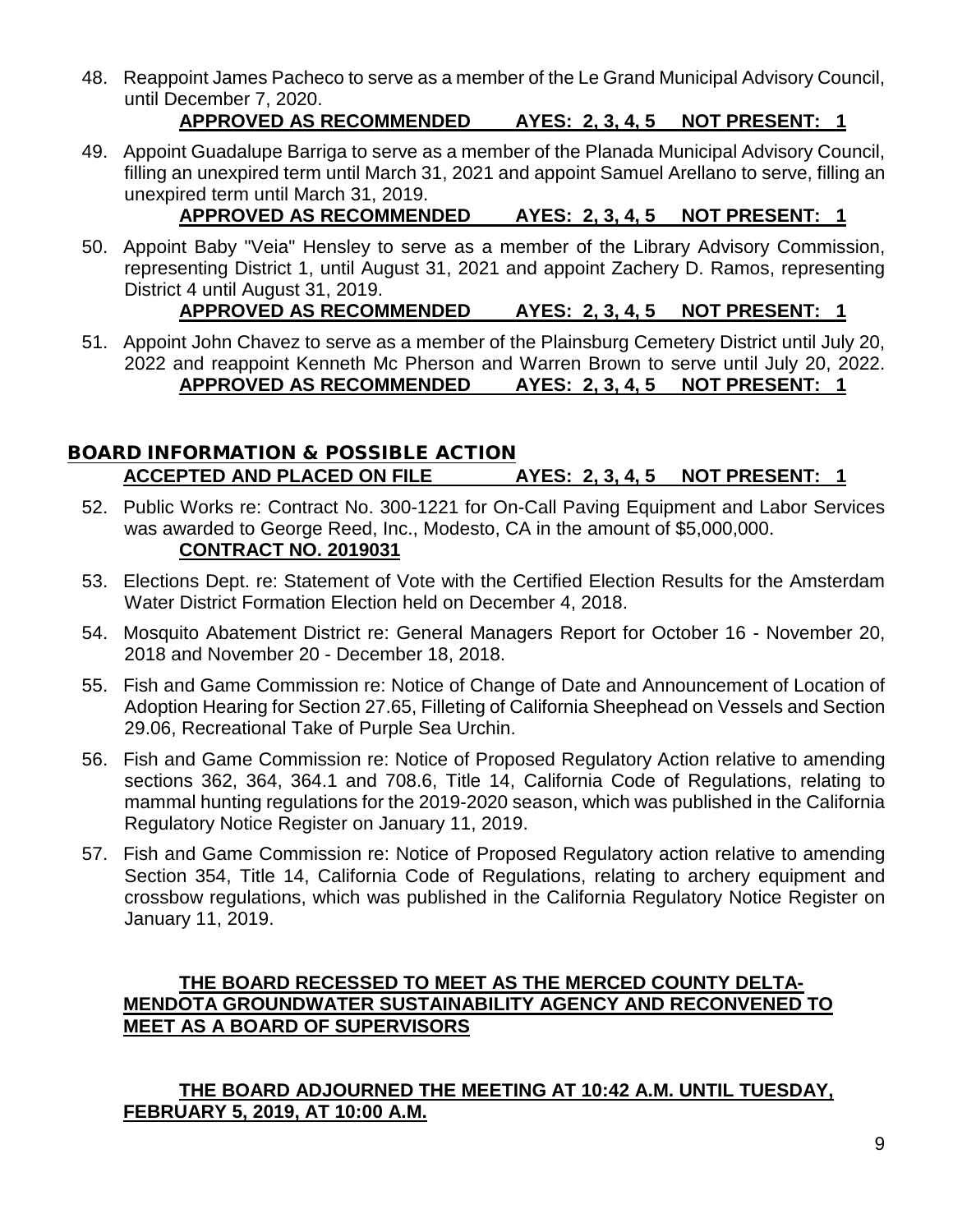#### **10:00 A.M. SCHEDULED ITEM 2019-1-29 PUBLIC OPPORTUNITY**

Janet Casper, representative of Human Services/Area Agency on Aging Advisory (AAA) Council comments on their recent meeting; and leaves a birthday card for Supervisor McDaniel from the AAA Council.

Acting Fire Chief Mike VanLobenSales states that Jeremy Rahn has been promoted to Division Chief.

Fire Division Chief Jeremy Rahn gives background on his duties.

Chase Hurley, Triangle T Water District comments on subsidence issues in the Red Top and El Nido area and submits a pamphlet on subsidence.

Present: Pareira, Lor, McDaniel, Silveira Absent: Espinoza

#### **10:00 A.M. SCHEDULED ITEM 2019-1-29 PUBLIC WORKS – SECOND READING – PROPOSED ORDINANCE**

The clerk announces a Second Reading of a proposed ordinance amending the refuse service fees, which increases refuse service fees by 4.27% for County Solid Waste Franchise Areas 1 through 5 in unincorporated areas of Merced County north of Highway 140 (Amends Ordinance No. 1957 and Chapter 5.90 of the Merced County Code) is before the Board for consideration.

Upon motion of Supervisor McDaniel, seconded by Supervisor Lor, duly carried, the Board waives further reading of the ordinance.

Director of Public Works Dana Hertfelder reviews the staff report and states Julie Cabral from Waste Management is available for questions.

Supervisor McDaniel states the Board has not received the information requested justifying the 4.2 percent increase.

Julie Cabral states she was unaware of any request for information.

Supervisor Silveira states he cannot move forward with a vote without the requested information.

Supervisor Lor also states she would like to see the CPI information justifying the increase. She also states over the past three years the increase has been 3 percent and would like to know why it is more this year.

County Counsel James Fincher states the Board has the option of making a motion to postpone the item to the next Board agenda to allow time to get questions answered.